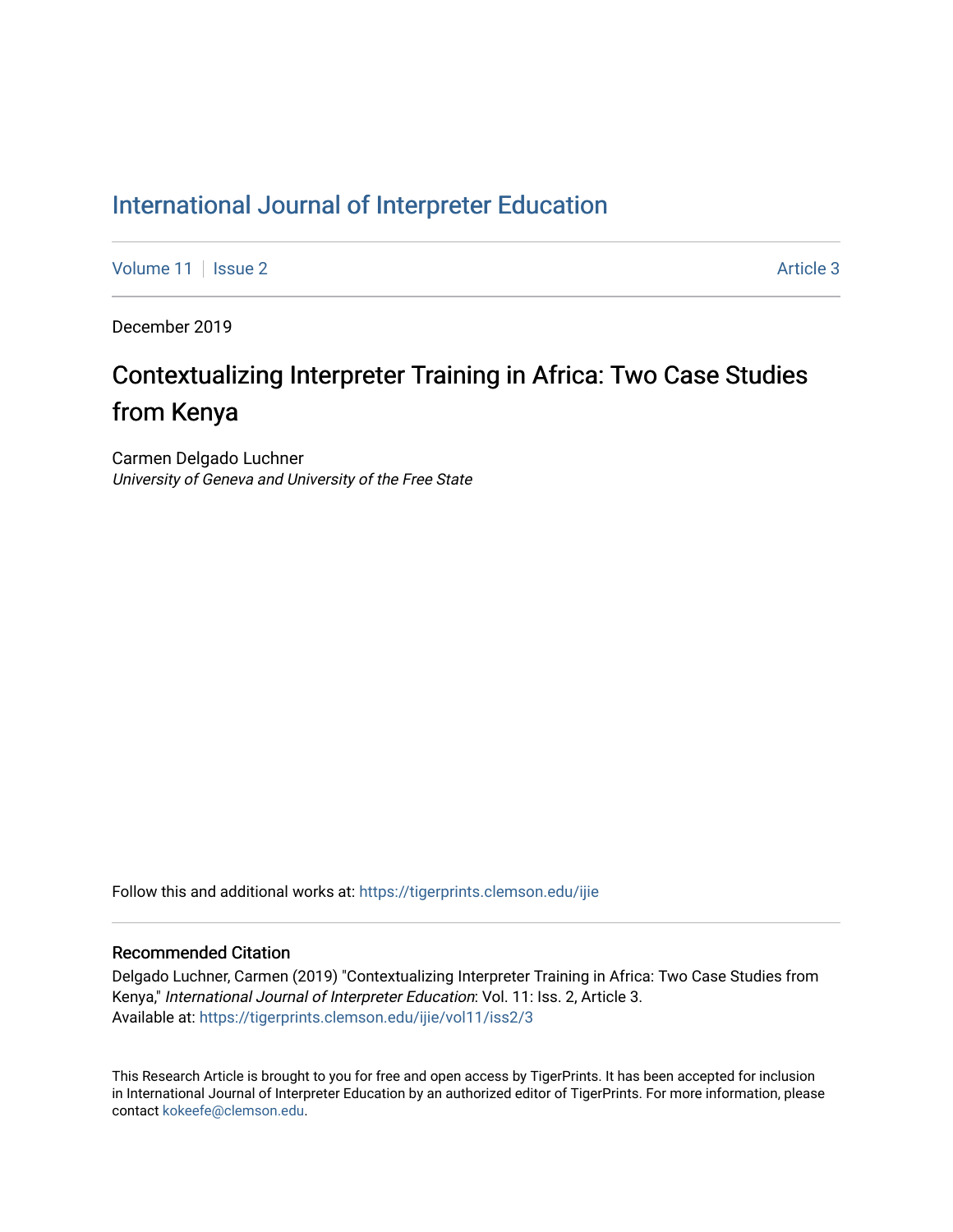# **Contextualizing Interpreter Training in Africa: Two Case Studies from Kenya**

**Carmen Delgado Luchner<sup>1</sup>**

*University of Geneva and University of the Free State*

**Abstract**

**This article explores the potential and limitations of interpreter training in Africa. It considers relevant features of the context, namely, the kind of multilingualism that characterizes postcolonial societies (with a coexistence of official, national, regional and vehicular languages within the same geographic space), and the social and geographic distribution of these languages within and across countries. My argument is based on two different interpreter training initiatives implemented in Kenya between 2010 and 2015: a Master's degree program in conference interpreting for Kenyan and international students with English, French and/or Swahili; and a Certificate program in community interpreting for refugees from Somalia and members of the Kenyan Somali community. The limitations of the programs illustrate the need for a nuanced, contextualized and diversified approach to interpreter training in Africa, and the risks of a one-size-fits-all understanding of interpreting.**

Keywords: interpreter training, Kenya, community interpreting, public service interpreting

*1 Correspondence to: carmen.delgado@unige.ch*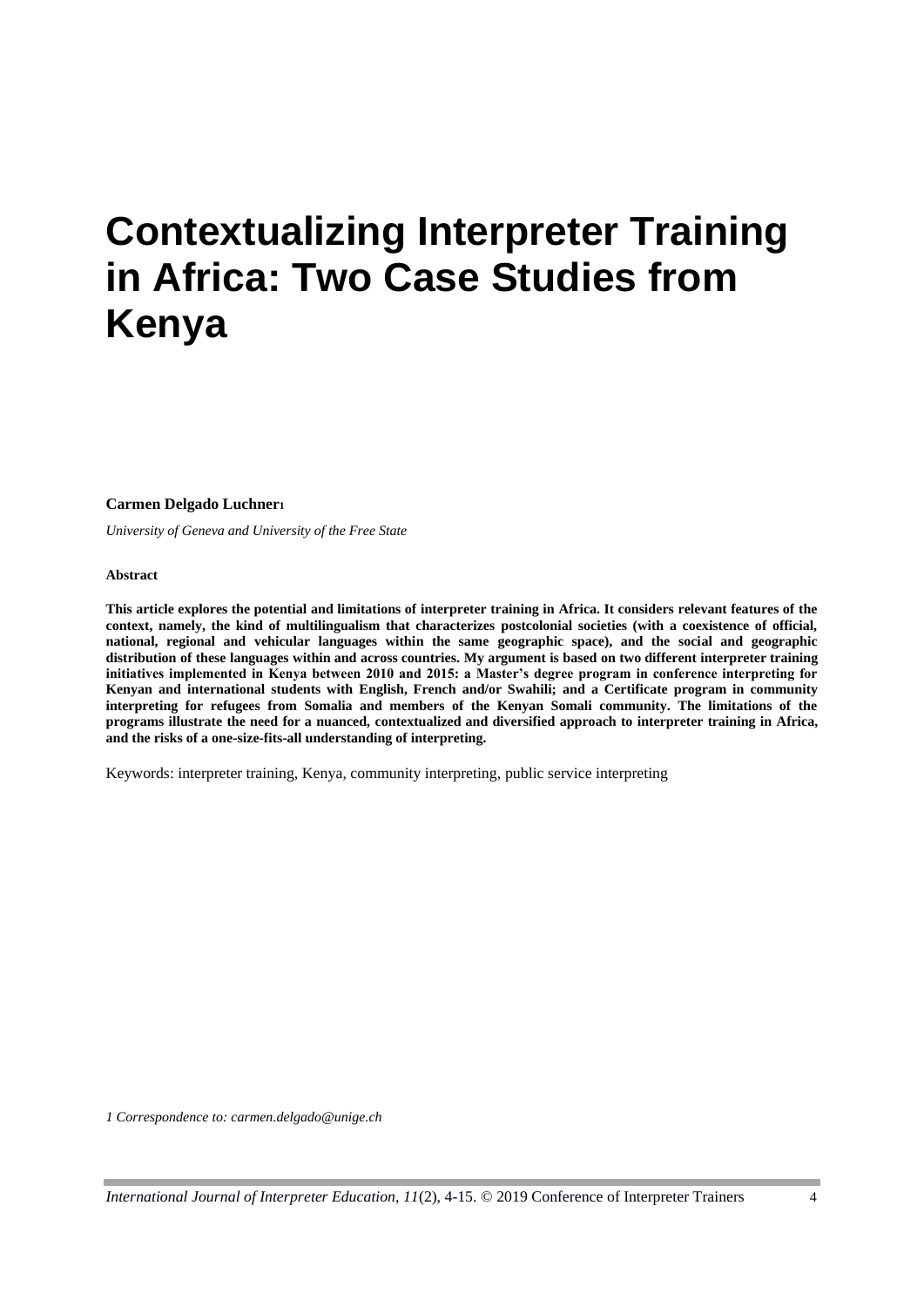# **Contextualizing Interpreter Training in Africa: Two Case Studies from Kenya**

Several initiatives to train interpreters and professionalize the language sector have sprung up in Africa over the past decade. The most important of these, the Pan-African Masters Consortium in Interpretation and Translation (PAMCIT),<sup>2</sup> was launched by the United Nations Office at Nairobi (UNON) in 2009 (Delgado Luchner, 2019) and today includes six universities in different regions of the continent. Additional localized initiatives have been established to train community interpreters. The pilot training course of the PAMCIT was launched at the University of Nairobi in collaboration with the University of Geneva. Several years later, a community interpreting course was implemented at Kenyatta University, once again in collaboration with the University of Geneva. In this article, I draw lessons from these two initiatives, in order to contribute to the growing debate around whether and how one can (or should) formalize interpreting practices in Africa. My focus is on the training of interpreters in and for the African context, using the Kenyan programs as case studies. As such, it does not provide a comprehensive overview of existing interpreting practices or training programs in Africa but rather presents recommendations based on past experiences.

My analysis draws on two key assumptions that have shaped the field of interpreting studies: the idea that conference and community interpreting are two separate professional categories (Pöchhacker, 2015), and the association of community interpreting with migrants and minorities (Hale, 2015). These assumptions are of limited relevance in the African context, which presents a very different brand of multilingualism than the one historically associated with European nation-states (Blommaert, 2009). Indeed, the coexistence of official, vehicular and local languages in the same geographical space that is typical of many sub-Saharan African countries (Djité, 2008; Mazrui, 2004) has implications for multilingual communication practices (Marais, 2014) and, consequently, for interpretation and interpreter training in Africa (Mazrui, 2016). Contextualizing interpreter training therefore implies training interpreters not only in Africa, but according to African countries' needs.

In this article I present an analysis of the relevant literature and context, followed by two narrative summaries of the training case studies. These are then analyzed in light of the literature and the language situation in Kenya, in order to derive more general training recommendations.

#### **1. Key Assumptions and Definitions**

*Interpreting* is an umbrella term that describes oral language mediation practices spanning a variety of settings (courtrooms, hospitals, conferences) and techniques (sentence-by-sentence, consecutive, simultaneous).<sup>3</sup> Two main professional groups have emerged from this multiplicity of practices: community interpreters, who mostly

<sup>2</sup> See http://pamcit.org.

<sup>3</sup> For a comprehensive list of interpreting settings and techniques, see Pöchhacker (2015, p. xxviii).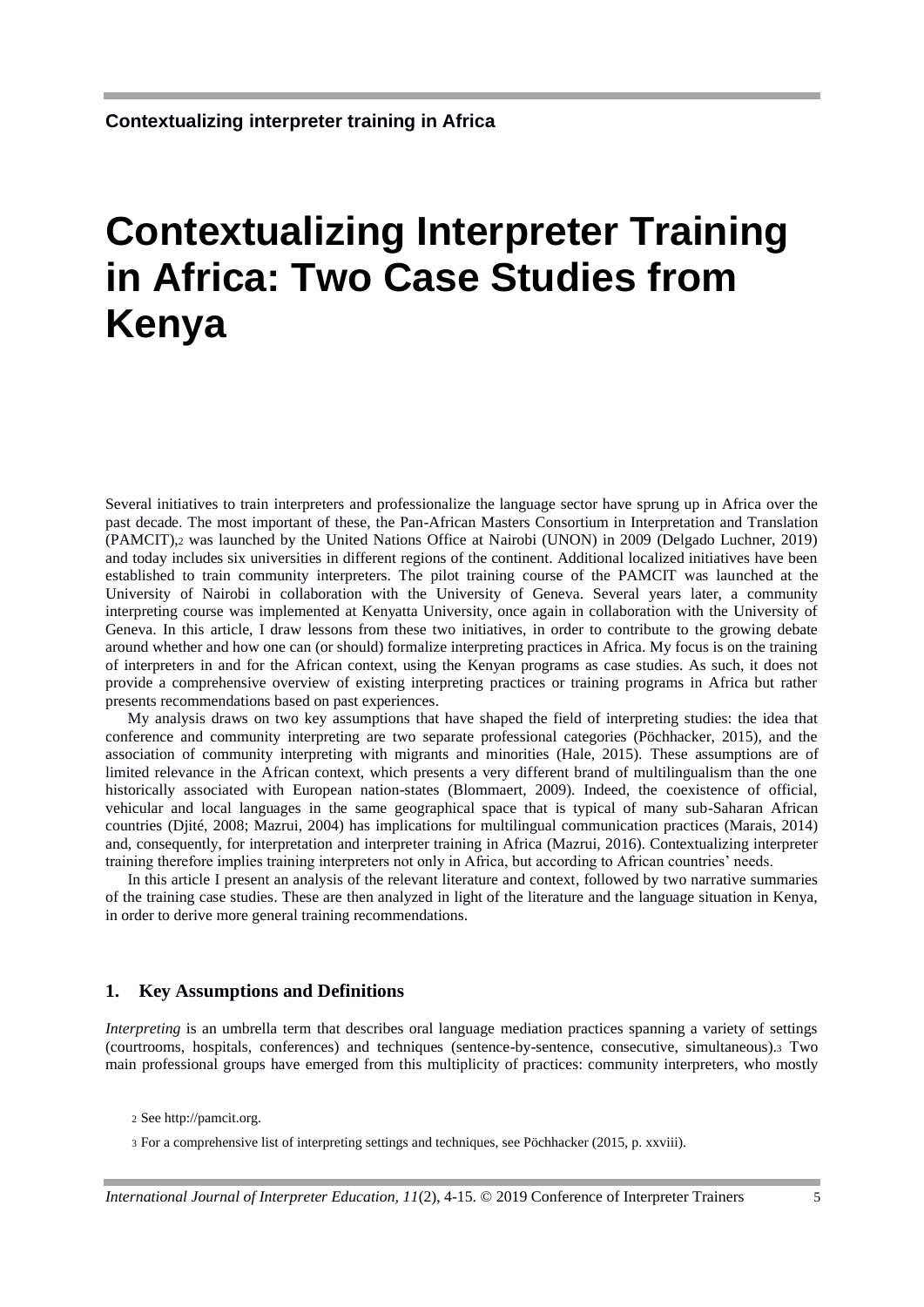work using dialogue interpreting (sentence-by-sentence) or consecutive techniques, and conference interpreters, who today work mainly in simultaneous and only occasionally in consecutive mode.<sup>4</sup> The literature sometimes distinguishes 'court interpreting' as a separate professional category (Angelelli, 2004; Mikkelson, 2000). This distinction is meaningful in countries where specific accreditation procedures are in place for court interpreters; however, as far as the techniques used are concerned, court interpreting can be understood as a subcategory of community interpreting (Hale, 2015). In most countries, conference and community interpreting are not regulated. Consequently, many practicing interpreters have not undergone formal training. The proportion of untrained interpreters is higher in community than conference settings, because most international organizations employing conference interpreters rely on accreditation procedures and require formal training.

Not surprisingly, the creation of modern interpreter training programs in universities has largely been driven by the needs of these large employers: The first was founded in Geneva in 1941, initially with a view to training interpreters for the League of Nations and later the United Nations (Moser-Mercer, 2005), and many others have followed in the decades since, most of them located in Europe and catering to the increasingly diverse language needs of the European Union.<sup>5</sup> Until recently, conference interpreting research has focused mainly on Western contexts, and, to a lesser extent, Russia (or the USSR) and China. Studies of conference interpreting in Africa are a relatively new and rare phenomenon (see, e.g., Delgado Luchner, 2019; Ndongo-Keller, 2015; Wallmach, 2002). In community interpreting research, non-Western contexts remain equally marginal, and are generally only alluded to insofar as interpreted events in the West might involve migrants from these contexts (Angelelli, 2008; Blommaert, 2001; Inghilleri, 2005; Maryns, 2013; Pöllabauer, 2004). Thus, the current academic understanding of interpreting has largely emerged from a context in which conference interpreting is used in interactions between representatives of different states or speakers of different official languages within a state, whereas community interpreting is framed mainly in relation to migrants (Hale, 2015). The language needs for conference and community interpreting often differ, which means that interpreters' language profiles are relevant to one context but not another. This further entrenches the divide between the two categories of interpreters.

The distinction between community and conference interpreting permeates the field, both in terms of training and of research, even though the two professions do not differ fundamentally in the techniques used (whispered and consecutive interpretation are found in both settings). However, they do differ in terms of social status, level of income, recognition and training (Hale, 2015). Conference interpreters generally work in close association with professions such as lawyers, doctors, or diplomats; their status above community interpreters is linked to the greater prestige of the users of their services (Inghilleri, 2005).

The international nature of conference interpreting and the existence of a global professional association (AIIC, the Association internationale des interprètes de conférence) has led to a considerable degree of harmonization of training and quality standards across countries (AIIC, 2004). Community interpreting, on the other hand, is deeply tied to the makeup of the local population and the functioning of a country's public institutions. The close association of community interpreting with migration stems from the implicit assumption that the citizens of a country master its institutional language(s). This idea is rooted in an understanding of language that is closely linked to the modern (European) nation-state. Languages are seen as "distributed over countries", which in turn present a "stable nation-state institutional language regime" (Blommaert, 2009, p. 420), in which official languages and languages spoken by the population overlap. This might explain why the interpreting studies literature often gives preference to the term *community interpreting* over *public service interpreting,* which is considered simply as its synonym (Pöchhacker, 2015, p. xii), and why the community interpreting profession is described as best established in "countries that have a long history of immigration, such as Australia, Canada and Sweden" and less established in places such as Southern Europe or Japan "that have only recently begun to receive large numbers of migrants and refugees" (Hale, 2015, p. 67). This understanding of community interpreting cannot be transposed directly to the African context.

4 Sign language interpretation is a type of community interpreting that relies almost exclusively on simultaneous interpretation techniques (Hale, 2015, p. 67); however, the scope of this article is limited to interpretation between spoken languages.

5 One outcome of this evolution is the creation of the European Masters in Conference Interpreting (EMCI), a consortium of currently 15 universities funded in part by the European Commission and the European Parliament. See http://www.emcinterpreting.org.

*International Journal of Interpreter Education, 11*(2), 4-15. © 2019 Conference of Interpreter Trainers 6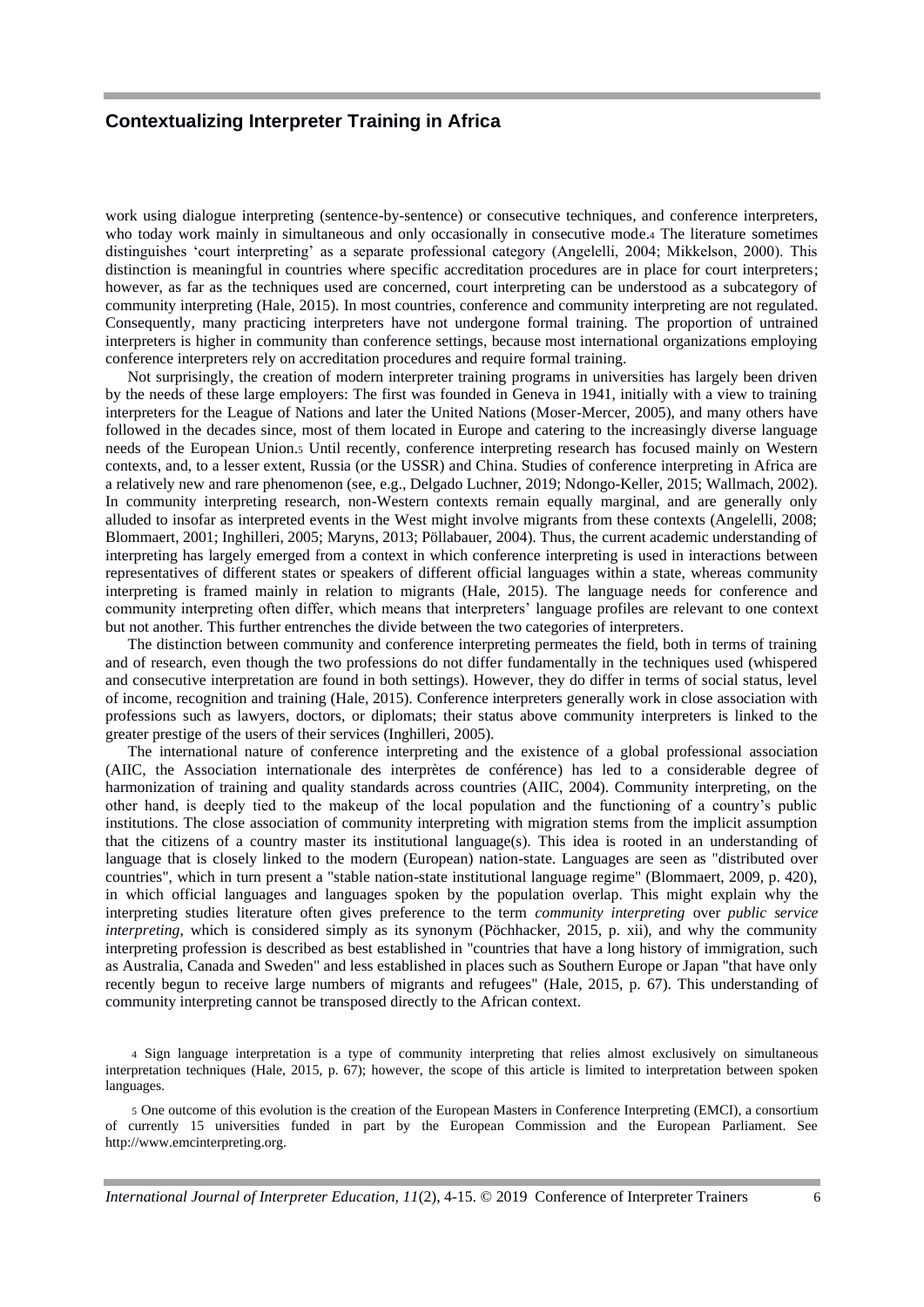Similarly problematic is the understanding of the interpreter's language combination as comprising an "A" and a "B" language (Delgado Luchner & Loiseau, 2014). In the context of conference interpreting, an "A" language is the interpreter's first language, defined as equivalent to a mother tongue or a language of which one has perfect mastery (AIIC, 2004). This conceptualization is based on the implicit assumption of a situation of "sociolinguistic normalcy" (Blommaert, 2009, p. 425), where the language of the home, the country/region, and the education system are identical. The "B" language is defined as the interpreter's "non-native active language" (Gile, 2005, p. 9), and generally considered to be slightly weaker than the "A" language, although conference interpreters are expected to have full mastery of their B language as well (Déjean Le Féal, 2005; Donovan, 2005). In community interpreting settings, language requirements vary, often following a pattern of supply and demand: Trained interpreters with a high level of mastery in both of their languages might be available for some language combinations but not for others.

#### **2. The Kenyan Context**

In Kenya, community interpreting practices are widespread but generally not formalized. The country is highly multilingual, with two official languages (English and Swahili) and more than 40 recognized local languages. Kenyans who have some level of formal education are likely to have at least partial mastery of three languages: their mother tongue, Swahili and English. In the Kenyan context, the term *mother tongue* is reserved exclusively for the local language, independent of one's level of mastery (Mbithi, 2014; Michieka, 2012). The mother tongue is often the first by chronological order of acquisition but not necessarily the one in which an individual is most proficient, given that language acquisition in the mother tongue often takes place informally.

As is the case in many other African countries, languages in Kenya are distributed socially, rather than geographically (Blommaert, 2009; Djité, 2008). The mother tongue is used in the family and the wider community, especially in rural areas. Swahili, on the other hand, is "Kenya's lingua franca of wage-employment, trade, and city street" (Lonsdale, 2009, p. 17), the language of "casual inter-ethnic communication" (Ogechi, 2003, p. 279). English remains dominant in Kenya's education system, throughout the public sector and in the formal economy. Kenya's current language constellation is a direct legacy of colonialism and the colonial education system (Djité, 2008; Lonsdale, 2009), and the power relationship between local languages and English is largely asymmetrical.

Although there has been an effort to promote Kenya's different local languages as well as Swahili in recent years, English remains dominant, not least because it is the main medium of instruction in the education system (Mbithi, 2014). A study among Kenyan university students showed that they prefer using English, and, to a lesser extent, Swahili, over their mother tongue (Michieka, 2012). This could in part be because students may find their mastery of their mother tongue, which has not been their language of secondary or postsecondary education, insufficient to discuss a wide range of topics, or that this particular demographic considers English and Swahili more prestigious. Indeed, language use is a matter of mastery but also "loyalty" (Szecsy, 2008), which in turn depends on the economic or social capital derived from using a specific language (Michieka, 2012). Differences in prestige and capital also explain why some mother tongues in Kenya, namely Gikuyu, whose speakers have dominated the politics and economy of Kenya since independence (see for instance Lonsdale, 2009), attract greater loyalty from their speakers than others.<sup>6</sup>

Swahili has gained popularity in Kenya over the past decade, in particular through social media and blogs (Jagero, Mohochi, & Indede, 2013). Politically, Swahili presents two considerable advantages over English: It is not the language of the former colonizer, and it has such a small number of native speakers in Kenya that it is seen as "largely ethnically neutral" (Miguel, 2004, p. 335). A particularity of Kenyan Swahili is the widespread use of

6 While a comprehensive discussion of the sociolinguistics of Kenya goes beyond the scope of this paper, a detailed discussion of the language hierarchy between Gikuyu, Swahili and English can be found in wa Thiong'o (1986). The internationally renowned author and political activist started writing mainly in Gikuyu in the 1980s, often self-translating his novels into Swahili and/or English for regional and international distribution, thereby giving Gikuyu a heightened level of visibility.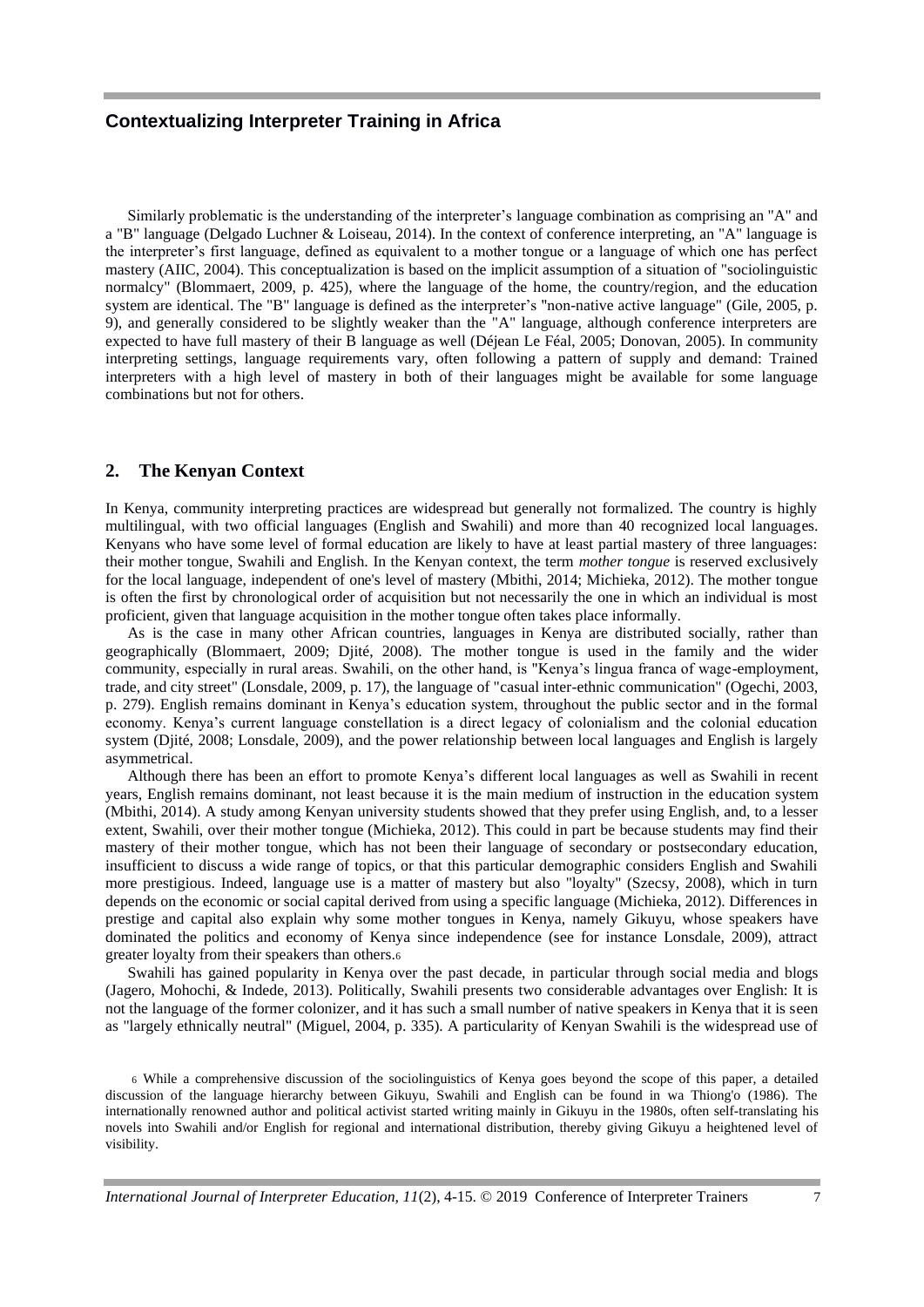English words or expressions (code-mixing), which stems from the assumption that most individuals are fluent in both languages. Code-mixing and code-switching are commonly used strategies in multilingual communities, because they are flexible adaptations to "disparate and variable sociolinguistic environments" (Langthaler, Witjes, & Slezak, 2012, p. 242).

Kenya's particular brand of multilingualism has several direct implications for interpreting: Both interpreting students and the users of interpreters are likely to present asymmetrical language repertoires (Blommaert, 2009), and the use of Swahili as a vehicular language (Lonsdale, 2009) might limit the need for interpretation in many day-to-day interactions. Nevertheless, many Kenyans, in particular in rural areas, are unable to communicate effectively in English or Swahili and interpreting practices exist in Kenya's hospitals, courts and public institutions. The challenges of court interpreting in particular have been documented in recent years through a number of descriptive case studies (Kiguru, 2009, 2010; Matu, Odhiambo, Adans, & Ongarora 2012; Odhiambo, Kavulani, & Matu, 2013). These studies indicate that most interpreters working in Kenya's courts have not undergone formal interpreter training (Odhiambo et al., 2013) and are not acquainted with relevant codes of ethics (Matu et al., 2012). However, there is a lack of countrywide data about the number of interpreters working for the Kenyan judiciary and the interpreters' languages and training.

In addition to a need for community interpreters, there exists a market for conference interpreting in Kenya and the wider East African region. This market centers around the international organizations based in Nairobi and Addis Ababa, although this market is considerably smaller than those in Brussels, Geneva, Vienna or New York (Delgado Luchner, 2019). The main languages used on this market are English and French.

Both conference and community interpreting thus exist in Kenya, and several initiatives to formalize training and professionalize the sector have sprung up since 2010. In this article, I examine two of these initiatives implemented in two Kenyan universities in partnership with the University of Geneva. The two case studies were carried out from a participant-observer positionality (Galibert, 2004), because I was involved in both courses as a trainer and researcher. The case studies are exploratory, and the contribution of this article resides in drawing on elements from both for the purpose of comparison, in order to obtain insights into interpreting practices in Kenya that transcend the divide between conference and community interpreting. The main question guiding this comparative analysis is how to better contextualize interpreter training in Kenya and, potentially, other African countries.

#### **3. Methodology**

The two case study summaries are short descriptions based on asymmetrical data sets. Whereas Case Study 1 is a summary based on an in-depth ethnographic study of a conference interpreter training course carried out between 2010 and 2015 (Delgado Luchner, 2019), Case Study 2 draws on my experience as a trainer on a community interpreting course (collected in the form of an ethnographic and pedagogical journal), publicly available information (project descriptions, newspaper articles), and a focus group discussion held with students after the end of the course (seven participants). Detailed analysis of the different dimensions of Case Study 1 can be found in earlier work (Delgado Luchner 2015, 2019), but Case Study 2 has to our knowledge not yet been the object of any publication.

Data were analyzed using the following macro-categories: training context, training objectives, admission requirements, considerations around language selection, in-class language coverage, and work prospects for graduates. These categories were chosen in order to allow for comparability of both case studies with a view to deriving implications for different segments of the interpreting market in Kenya. The case study descriptions contain information on each of these dimensions, which will then be addressed in more depth in the discussion.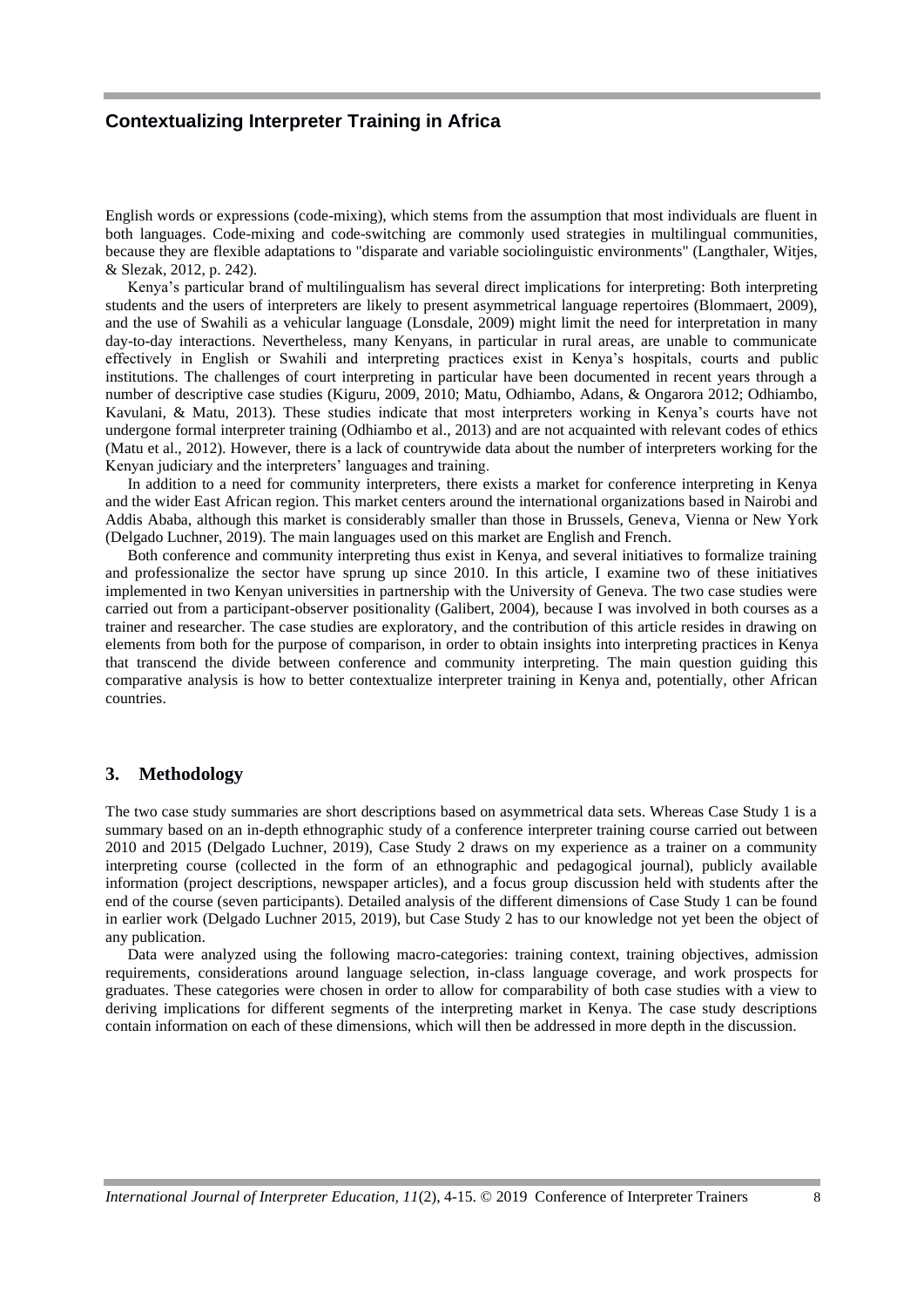#### **4. Findings**

#### *4.1. Case Study 1: Conference Interpreter Training*

The University of Nairobi launched its Master's in Conference Interpretation in June 2010. The stated aim of the training course was to prepare students to work as conference interpreters for private and international companies in East Africa and international and regional organizations (in particular the United Nations Office at Nairobi and the African Union).

The course aimed to include the six UN languages, plus Swahili, German and Portuguese. Throughout the pilot phase of the program (2010–2013), a total of 10 interpreters were trained. Of these students, eight were Kenyan nationals, who were training to work either into English (from French and Swahili) or between English and Swahili, while two came from 'francophone Africa' and were training to work between French and English.

In order to be admitted to the course, students had to have a first degree (BA or equivalent) and pass an oral entrance exam that included an assessment of their skills in all languages in their combination. The Master's was structured as a 2-year part-time course, or a "Module II" course in the Kenyan system (Mwiria et al., 2007). Its curriculum was partially based on the existing core curriculum of the European Master's in Conference Interpreting. The practical training component of the interpreting course, 25% of contact hours on the curriculum, was taught mainly by practicing conference interpreters who were not employed by the university: staff interpreters from the United Nations Office at Nairobi (UNON) and the European Commission, or interpreter trainers loaned to the University of Nairobi by the University of Geneva.

Although all the interpreters involved in the practical training component were experienced conference interpreters, none of them was acquainted with the Kenyan or East African interpreting market, and they had little or no knowledge of Swahili, the main language of many of the students enrolled in the course. Recruiting trainers for Swahili was difficult because no formal training course for this language combination had existed before the University of Nairobi course was launched.

In addition to language coverage for Swahili, stakeholders experienced other language-related challenges. The A and B language mastery of some students was considered insufficient by trainers, which led to the belated inclusion of language enhancement courses on the schedule; terminological resources and training materials (namely source speeches for interpretation exercises) in Swahili were scarce; and the relevance of Swahili on the local market proved much more limited than initially expected. A survey carried out among the graduates of the first two intakes (Delgado Luchner, 2015) indicated that all of them had worked as interpreters on at least one occasion, although graduates highlighted a lack of opportunities for the Swahili/English combination.

#### *4.2. Case Study 2: Community Interpreter Training*

In the academic year 2014–2015 the University of Geneva and Kenyatta University jointly launched a Certificate in Community Interpreting for refugee students in three locations in Kenya (Dadaab and Kakuma refugee camps and Nairobi). The training course aimed to train community interpreters for the different NGOs and international organizations working with the refugee community in Kenya.

The certificate was language specific, limited to Somali/English interpreters. Somali is the dominant language in Dadaab refugee camp, and an important language amongst refugees in Kakuma and Nairobi. In 2014, when the Kenyatta University course was launched, Somalian nationals accounted for nearly 73% of Kenya's registered refugees and asylum-seekers;7 today this proportion has declined to around 55%.8

A total of 17 students participated in the course, all of them trained to work between Somali and English, although two students also had Swahili in their language combination. Upon request from Kenyatta University,

<sup>7</sup> Source: http://www.unhcr.org/ke/wp-content/uploads/sites/2/2018/03/KENYA-Statistics-Package-February-2018-1.pdf.

<sup>8</sup> Source: https://www.unhcr.org/ke/wp-content/uploads/sites/2/2019/04/Kenya-Infographics\_March-2019.pdf.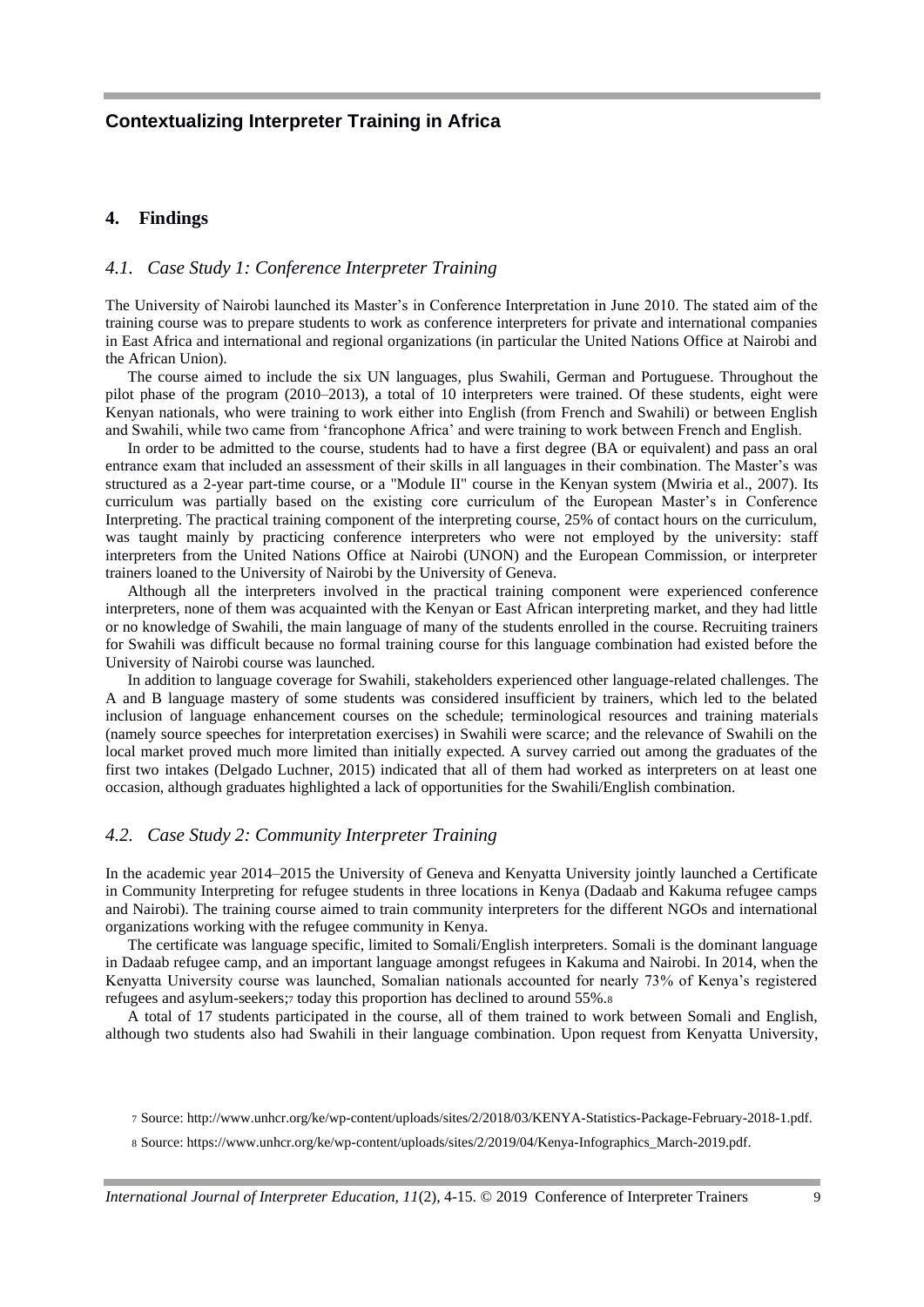the group of students also included members of the local Kenyan Somali community in Garissa County, where Dadaab refugee camp is located.

In order to be admitted to the course, applicants had to have completed their secondary education (Kenya Certificate of Secondary Education) with a minimum average grade (C-). These admission requirements initially led to the exclusion of all but one of the female applicants. However, because tuition fees were sponsored through scholarships from a donor based in Switzerland, who required a minimum proportion of female students, the requirements were adapted in order to admit three female candidates who had completed their secondary education with a lower average grade, raising the number of course participants to 17 (4 female, 13 male).

The certificate was designed as a 1-year full-time course, with teaching shared between the two universities. Interpreting skills training was conveyed by the University of Geneva, and English language enhancement was provided by Kenyatta University. The curriculum had initially been designed to combine face-to-face and online classes, making use of the Kenyatta University campus in Dadaab opened in 2012.<sup>9</sup> However, after the Kenyan government in early 2014 announced plans to gradually close Dadaab, Kenyatta University had to discontinue face-to-face higher education programs on its Dadaab campus. Therefore, a fully online program emerged as the only viable option.

Neither the Kenyatta University nor the University of Geneva trainers involved in the course spoke Somali, although a Somali speaker based in Europe, who had worked as a community interpreter but never received formal training in this profession, was involved as external consultant to assess student's interpreting performances. In addition to language coverage for Somali, the course presented trainers with several other challenges, linked to the background of the student population or their language combination. The English mastery of some participants was low; terminological resources for Somali and, to a lesser extent Swahili, were scarce; and language variations in Somali led to disagreements among students (refugees from different parts of Somalia, as well as Kenyan Somalis), and between students and the language expert.

Somali/English is a relevant language combination for many NGOs working in Kenya, as well as the United Nations High Commissioner for Refugees. However, we have no data about whether and where the graduates of this joint certificate were able to apply their interpreting skills.

#### **5. Discussion**

The two training courses described above are two attempts to formalize interpreter training in Kenya. In both cases, adjustments were made to take into account local circumstances. Swahili and Somali were the main languages used, and language enhancement courses were put in place in order to make up for perceived shortcomings in students' mastery of English and, in the case of the University of Nairobi, French. In both cases stakeholders showed a willingness to learn from their experiences. For instance, the inclusion of English language enhancement in the Kenyatta University course resulted from experience at the University of Nairobi, where language enhancement had to be added to the curriculum on the fly. The idea to draw on a language expert for Somali also resulted from experiences from the University of Nairobi course and the understanding that it would be difficult to find a trained interpreter for the Somali/English language combination who would also fulfill the formal requirements to be recruited to teach at a university. These strategies demonstrate stakeholders' ability to think outside the box, and to adapt existing models of interpreter training to the Kenyan context.

Nevertheless, the outcome for graduates from both courses was mixed. My findings indicate that despite a general need for interpreters in Kenya and East Africa, neither training course was able to produce graduates who could satisfy this need directly, because the two training courses aimed to train interpreters *in* the Kenyan context rather than *for* the Kenyan context. Although the case studies are specific to Kenya, many of the findings presented below can apply to other countries in Africa.

<sup>9</sup> See https://www.theguardian.com/global-development/2012/oct/15/kenya-kenyatta-university-somalirefugees-dadaab.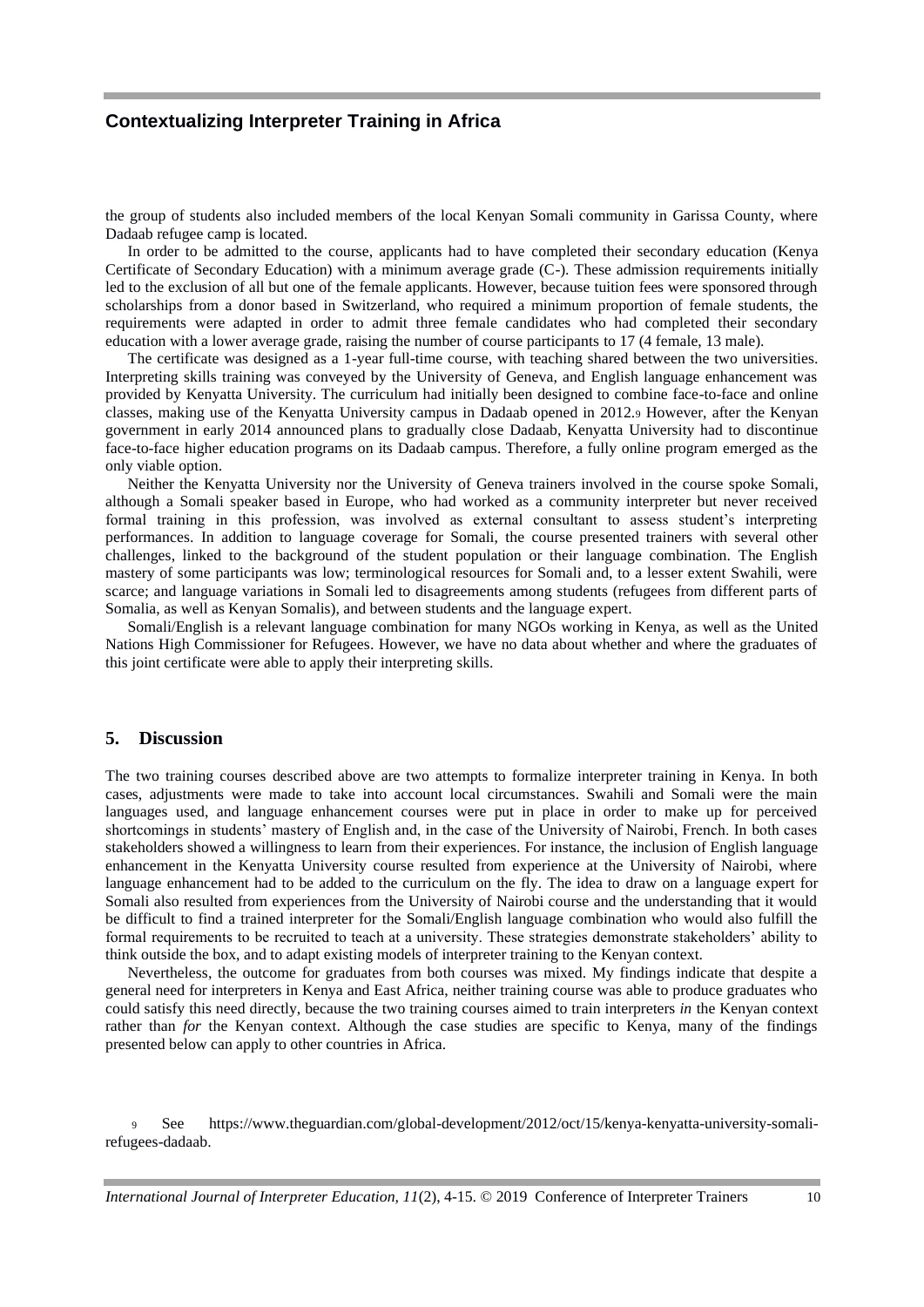In the University of Nairobi case, external trainers and University of Nairobi lecturers had predicted a considerable need for Swahili/English interpreters based on the situation in other countries with several official languages, in particular Canada and Switzerland. However, as mentioned above, Kenyan multilingualism differs considerably from that of Canada or Switzerland. Like many other African countries, Kenya's language-scape is characterized by a "fundamental cleavage that divides members of a society on the basis of their linguistic repertoires" (Langthaler et al., 2012, p. 242). Most Kenyans who have had access to formal education speak English and Swahili. Even those with little formal education, in particular in urban areas, are often able to use Swahili as a vehicular language in day-to-day interactions. Therefore, only Kenyans who have not had access to formal education beyond primary school, and who are living in rural areas where a single language is dominant, are monolingual or unable to communicate in Swahili. For them, interpretation is only useful if it happens from and into their mother tongue. As such, the Swahili/English combination is largely irrelevant for oral interpretation in Kenya. Indeed, Swahili often replaces interpretation: It is shared by a larger and more socially diverse community of speakers than local languages or English, and therefore used widely in interactions between individuals who do not share the same mother tongue or level of education. The particularities of a vehicular language thus emerge as one important element to be taken into account when evaluating the interpreting relevance of language combinations in African countries.

Another assumption that requires closer scrutiny is the strong conceptual link between community interpreting and migration (Hale, 2015), which also permeates the Kenyatta University case study. Although many factors led to the selection of Somali refugees as the primary target group for the certificate, the framing of community interpreting as a practice linked to migrants no doubt facilitated this decision. The insistence of Kenyatta University on including members of the local community in the course indicates that this association was not necessarily accepted by nor natural for the Kenyan university involved in this partnership. Indeed, in Kenya and many other African countries, many citizens do not speak the language of their own public institutions. As such, although many African countries have large migrant communities who might require the services of interpreters, the overwhelming majority of potential community interpreting users are citizens. Therefore, in Africa, community and public service interpreting (PSI) are not necessarily mere "synonyms," as suggested by Pöchhacker (2015). Indeed, PSI (or public service interpreting and translation, PSIT) might be a more suitable term to describe the main stake of dialogue interpreting in Africa: enabling citizens to access their own public institutions. This also means that PSIT in Africa is not linked primarily to the rights of immigrants or refugees, but required so that all citizens of a country may exercise their basic rights to education, health and free expression in a meaningful way. Current conceptualizations of community interpreting are too narrow to make this argument convincingly, because they do not account for this particularity of contemporary African societies and its wideranging implications for political participation and democracy.

However, formalizing and professionalizing PSIT requires financial resources that are not readily available in any country. Developing nations in particular, face severe financial constraints, and multilingualism competes with arguably more pressing developmental priorities such as education, health care and security. Training alone is therefore only part of a complex equation in which several important constraints act on the professionalization of conference and community interpreters in Africa. Neither the University of Nairobi nor the Kenyatta University initiative specifically addressed the question of employability. The absence of a market need for Swahili/English interpreters made it difficult for University of Nairobi graduates to earn an income as conference interpreters, whereas the NGOs and refugees who would need Somali/English interpreters might not have the financial resources to pay for their services. As such, the debate on PSIT in Africa must consider economic constraints as well as language rights.

In light of existing constraints, professional translation and interpreting (including PSIT carried out by individuals who are trained and formally employed or self-employed in the formal economy) will most likely remain the tip of the iceberg of multilingual practices in Africa, which include the use of vehicular languages, code-mixing and code-switching (Langthaler et al., 2012), as well as ad hoc translation and interpreting practices between friends or family members (Noah, 2016, p. 159). Indeed, although professionalization might be both possible and desirable for certain subcategories of interpreters (conference interpreters, spoken language court interpreters, sign language court interpreters), informal practices might remain prevalent in other settings. The professionalization of interpreters should therefore be considered as a continuum and transcend the binary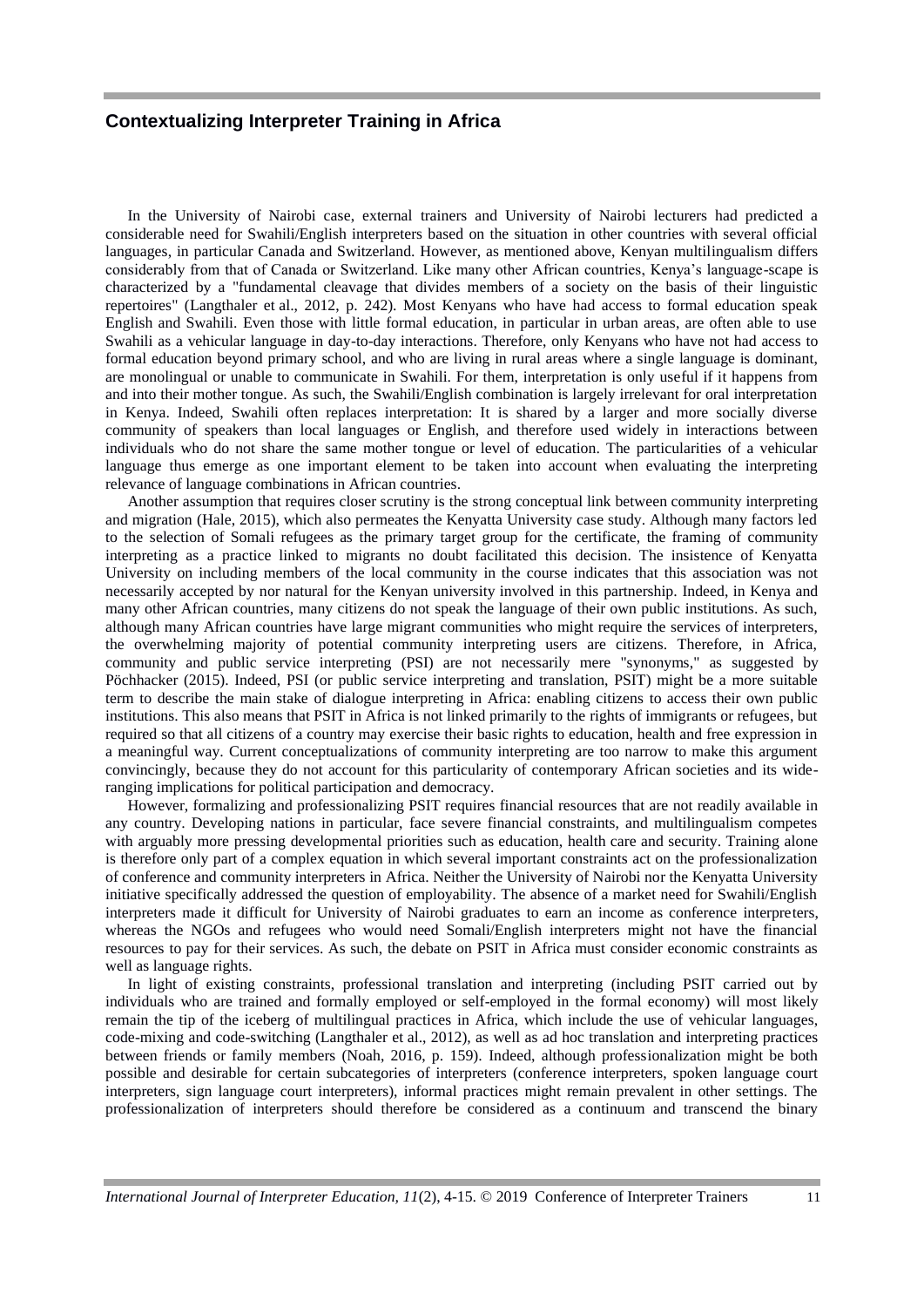distinctions between "professional" and "nonprofessional". Diverse training opportunities should exist both within and outside the formal education system.

In addition, African multilingualism could be better leveraged in interpreter training courses. Hybrid curricula covering PSIT and conference interpreting skills would allow students to use all their languages, including their mother tongue, and acquire the relevant techniques for each of their language pairs (dialogue and consecutive interpreting between the mother tongue and the official language, consecutive and simultaneous interpreting between international languages used at conferences). Such training could follow a modular approach, allowing some candidates to go through only basic modules enabling them to work in a particular context, and others to receive comprehensive professional training applicable across settings and covering all main techniques. A greater polyvalence in terms of skills could also improve graduates' job prospects.

Furthermore, a conceptual dissociation of community interpreting from migration would be beneficial in the African context, because it would allow for better understanding of how public institutions leverage existing linguistic resources. Indeed, unlike European civil servants who rely on interpreters to communicate with foreign nationals, the civil servants working for public institutions in Africa come from the same multilingual space as their interlocutors. As such, many doctors, nurses, court clerks, lawyers and judges have language skills that would allow them to play a pivotal role in enabling access to public institutions. In some cases, however, these public officials hesitate to use nonofficial languages in the workplace, because they are unsure about whether or not they are allowed to do so, and official language policy often provides no clear guidance in this regard. For example, court officials in Burkina Faso and Senegal have very different assumptions about the use of nonofficial languages in the courtroom, although French is the only official language in both countries. Judges and officials in Senegalese courts often resort to using Wolof, the national lingua franca, in order to communicate orally with defendants or witnesses who do not master French; in Burkina Faso court officials exclusively use French and communicate through an interpreter even when they master the language of the defendants or witnesses (Tarr, 2017; Tarr & Sambou, 2017).

In this context, training does not necessarily have to focus only on professionalizing interpreters. Indeed, as argued elsewhere for the South African context (Marais & Delgado Luchner, 2019), one might instead attempt to 'interpretize' officials working in public institutions by making existing language practices more visible and formalizing them. This would give these individuals greater recognition for the language services they are already providing, for instance, oral translation of written documents (Ralarala, 2016; Molefe & Marais, 2013) in courts or police stations to help individuals file a complaint or fill in a form, while ensuring that all languages of the population are taken into consideration. Providing civil servants in highly multilingual countries with basic interpreting skills might also contribute to making institutions more language-sensitive in their service delivery.

#### **6. Conclusion**

Assumptions about interpreting that have emerged from a Western, in particular European, context, such as the belief that the A language is identical to the mother tongue, and that community interpreting and migration are associated, have to a certain extent shaped the two training initiatives presented above. Actors made some steps towards a contextualization of interpreter training in Africa; however, this contextualization did not fully take into account the Kenyan language situation. Both initiatives therefore failed to make a meaningful contribution to the specific local stakes of language mediation. These stakes are particularly high in Kenya and other African countries, where language has undeniably played a role in many recent conflicts. The discrepancies in access to socioeconomic and political capital between members of Kenya's different language communities have repeatedly sparked tension or even violence in the country. A better representation of different languages in the country's public institutions, through language-sensitive civil servants and skilled public service interpreters, might make an important positive contribution to social cohesion and political participation.

Institutions and individuals in Africa are already drawing on a wide range of multilingual communication practices. Public officials in different African countries use their mother tongue or a vehicular language to communicate with citizens in courts (Tarr & Sambou, 2017) and police stations (Molefe & Marais, 2013). In light of these practices, interpreting studies must broaden its conceptual scope to better understand how language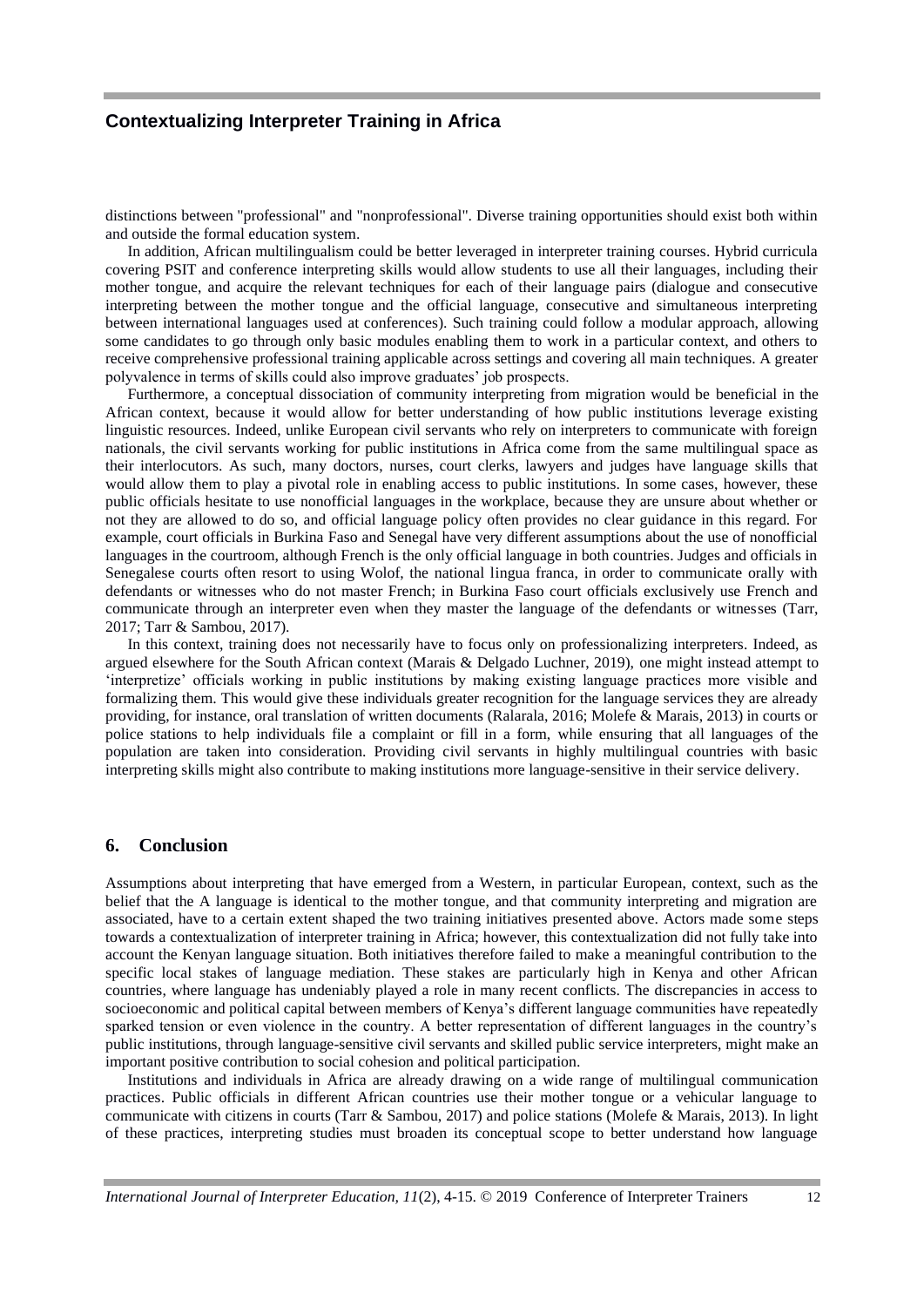barriers are transcended, both with and without the help of language mediators. As long as these practices remain informal and hidden from view, however, the mastery of a local language will not be tested or taken into account in the recruitment of civil servants. This means that language coverage in public services is left to chance, and that citizens of different language groups will not enjoy equal treatment. A better representation of different languages in public institutions, through language-sensitive civil servants and skilled public service interpreters, might make an important positive contribution to social cohesion and political participation.

#### **Acknowledgements**

I would like to thank Natalie Tarr and Gabriele Slezak for their comments on an earlier draft of this paper.

#### **References**

AIIC (2004). How we work. Retrieved from http://aiic.net/page/1403/.

- Angelelli, C. V. (2004). *Revisiting the interpreter's role: A study of conference, court, and medical interpreters in Canada, Mexico, and the United States* (Benjamins Translation Library, Vol. 55). Amsterdam, the Netherlands: John Benjamins.
- Angelelli, C. V. (2008). The role of the interpreter in the healthcare setting: A plea for a dialogue between research and practice. In C. Valero Garcés & A. Martin (Eds.), *Building bridges: The controversial role of the community interpreter* (pp. 139–152). Amsterdam, the Netherlands: John Benjamins.
- Blommaert, J. (2001). Investigating narrative inequality: African asylum seekers' stories in Belgium. *Discourse & Society, 12*(4), 413–449.
- Blommaert, J. (2009). Language, asylum, and the national order. *Current Anthropology, 50*(4), 415–441.
- Déjean Le Féal, K. (2005). Can and should interpretation into a second language be taught? In R. Godijns & M. Hinderdael (Eds.), *Directionality in interpreting: the 'Retour' or the Native?* (pp. 167–194). Ghent, Belgium: Communication and Cognition.
- Delgado Luchner, C. (2015). *Setting up a Master's Programme in Conference Interpreting at the University of Nairobi: An interdisciplinary case study of a development project involving universities and international organisations.* PhD thesis, Faculté de traduction et d'interprétation, University of Geneva.
- Delgado Luchner, C. (2019). "A beautiful woman sitting in the dark" Three narratives of interpreter training at the University of Nairobi. *Interpreting, 21*(1), 91–114.
- Delgado Luchner, C., & Loiseau, N. (2014). *An A-B-C to determining interpreting candidates' language combinations.* MAS thesis, Faculté de Traduction et d'Interprétation, University of Geneva.
- Djité, P. G. (2008). *The sociolinguistics of development in Africa*. Bristol, England: Multilingual Matters.
- Donovan, C. (2005). Teaching simultaneous interpreting into B: A challenge for responsible interpreter training. In R. Godijns & M. Hinderdael (Eds.), *Directionality in interpreting: The 'Retour' or the Native?* (pp. 147–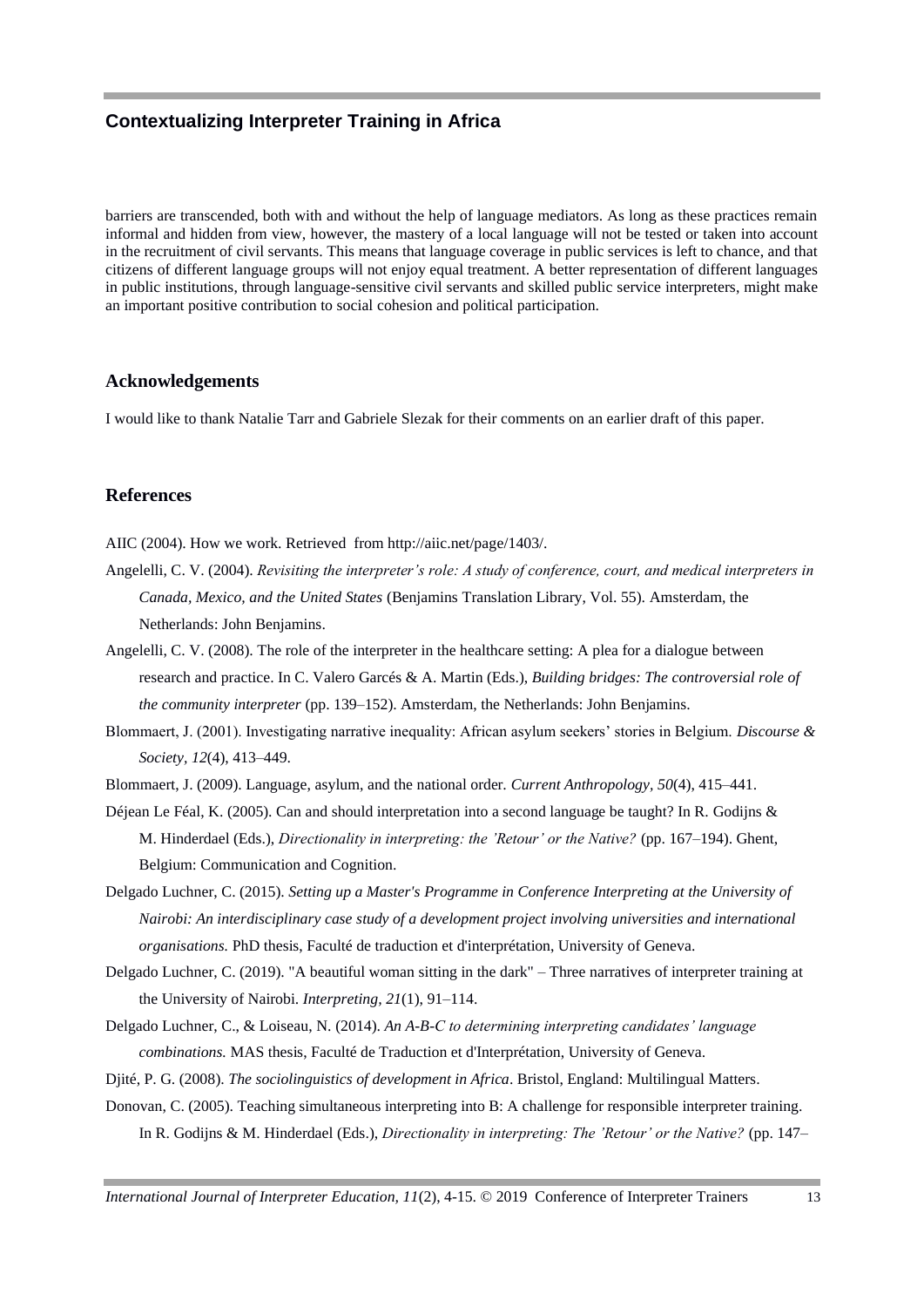165). Ghent, Belgium: Communication and Cognition.Galibert, C. (2004). Some preliminary notes on actor– observer anthropology. *International Social Science Journal, 56*(181), 455–466.

Gile, D. (2005). Directionality in conference interpreting: A cognitive view. In R. Godijns and M. Hinderdael (Eds.), *Directionality in interpreting: The 'Retour' or the Native?* (pp. 9–26). Communication and Cognition.

- Hale, S. B. (2015). Community interpreting. In F. Pöchhacker (Ed.), *Routledge encyclopedia of interpreting studies* (pp. 65–69). London, England: Routledge.
- Inghilleri, M. (2005). The sociology of Bourdieu and the construction of the object in translation and interpreting studies. *The Translator, 11*(2), 125–145.
- Jagero, J. A., E. S. Mohochi, E. S., & Indede, F. (2013). The usage of Kiswahili in blog discourse and the effect on its development. *International Journal of Humanities and Social Science, 3*(14), 192–199.
- Kiguru, G. (2009). Court interpreting in Kenya—the ideal and the practice. *Newsletter of the National Association of Judiciary Interpreters and Translators (NAJIT), 18*(1).
- Kiguru, G. (2010). At the mercy of others' voices: An illustration of frequent interpreter language errors in Kenyan courtrooms. *University of Nairobi Journal of Language and Linguistics, 1,* 1–18.
- Langthaler, M., Witjes, N., & Slezak, G. (2012). A critical reflection on knowledge hierarchies, language and development. *Multicultural Education & Technology Journal, 6*(4), 235–247.
- Lonsdale, J. (2009). Henry Muoria, public moralist. In W. Muoria-Sal (Ed.), *Writing for Kenya: The life and works of Henry Muoria* (pp. 3–57). Leiden, the Netherlands: Koninklijke Brill NV.
- Marais, K. (2014). *Translation theory and development studies: A complexity theory approach*. London, England: Routledge.
- Marais, K., & Delgado Luchner, C. (2019). Motivating the translation-development nexus: Exploring cases from the African Continent. *The Translator, 24*(4), 380–394.
- Maryns, K. (2013). Disclosure and (re)performance of gender-based evidence in an interpreter-mediated asylum interview. *Journal of Sociolinguistics, 17*(5), 661–686.
- Matu, P. M., Odhiambo, K., Adans, Y., & Ongarora, D. (2012). The court interpreters' role perception: The case of English-Dholuo interpreters in subordinate courts in Nyanza Province, Kenya. *Greener Journal of Social Sciences, 2*(4), 121–126.
- Mazrui, A. M. (2004). *English in Africa: After the Cold War*. (*Multilingual Matters,* Vol. 126). Bristol, England: Multilingual Matters.
- Mazrui, A. M. (2016). *Cultural politics of translation: East Africa in a global context*. London, England: Routledge.
- Mbithi, E. K. (2014). Multilingualism, language policy and creative writing in Kenya. *Multilingual Education, 4*(19), 1–9.

*International Journal of Interpreter Education, 11*(2), 4-15. © 2019 Conference of Interpreter Trainers 14